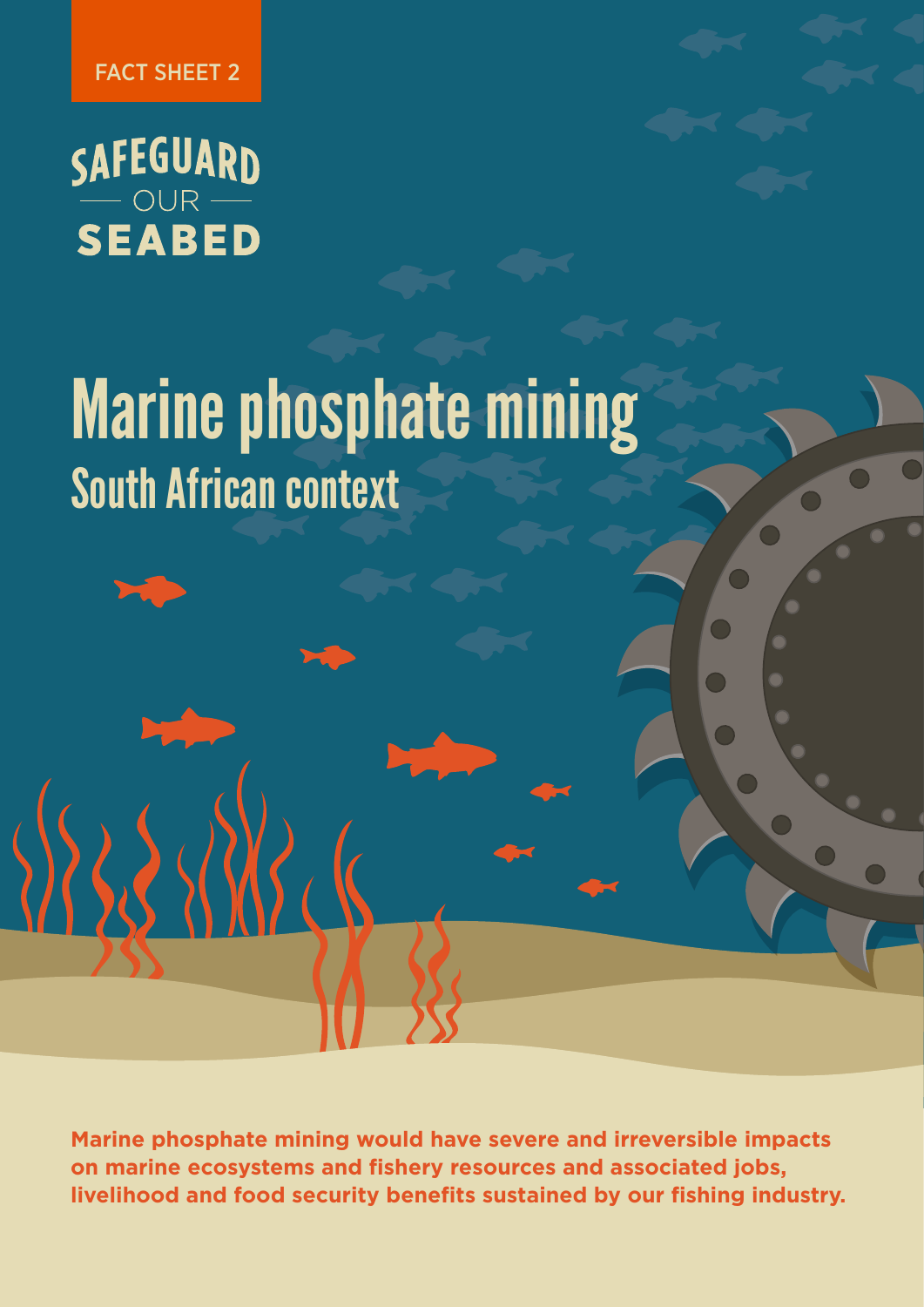# Prospecting for marine phosphate in South Africa

In 2012 and 2014, the Department of Mineral Resources granted three prospecting rights for marine phosphate to **Green Flash Trading 251 (Pty) Ltd (GFT 251)**, **Green Flash Trading 257 (Pty) Ltd (GFT 257)** and **Diamond Fields International Ltd (DFI Ltd)** respectively. Both the Green Flash Trading rights were granted on 4 January 2014.



**A number of irregularities were identified and objections raised in respect of the granting of these prospecting rights, particularly related to the potential environmental damage and negative impacts on fishery resources if bulk marine sediment mining were to proceed in future.** 

#### Green Flash Trading 251 (Pty) Ltd

Prospecting right number: WC 30/5/1/1/2/10023 PR

**LOCATION** Off West Coast from Groen River to Cape Town

#### **SIZE 63 637 square kilometres**

**OVERLAPS** with four proposed offshore marine protected areas; Childs Bank, Benguela Bank, Benguela Muds and Cape Canyon.

Coincides with areas identified as Critically Endangered Ecosystems and with benthic habitat types that don't exist anywhere else.

**OVERLAPS** with fishing footprints: Demersal trawl, demersal long-line, pelagic long-line, small pelagic purse seine, tuna pole, traditional line and west coast rock lobster fisheries.

**STATUS** Right executed and financial provision was provided accordingly (not commenced). Green Flash Trading has entered into an agreement with Montero Mining and Exploration and Oviation Capital in order to finance prospecting in the license area and for plans to establish a fertiliser plant in Saldanha to process the rock phosphate.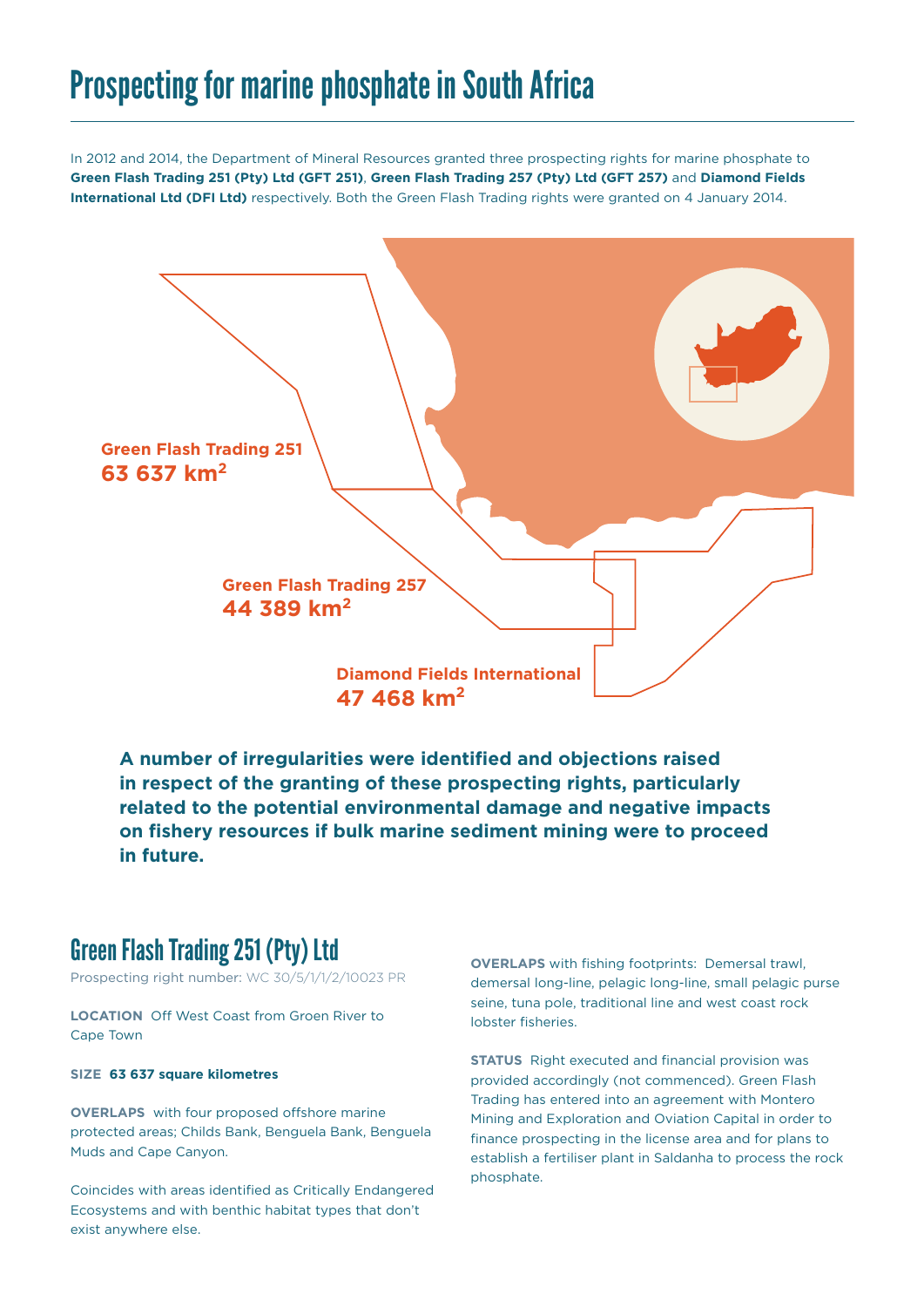### Green Flash Trading 257 (Pty) Ltd

Prospecting right number: WC 30/5/1/1/2/ 10024 PR

**LOCATION** Southwest Coast from Cape Town to Cape Infanta

#### **SIZE 44 389 square kilometres**

**OVERLAPS** with three proposed offshore marine protected areas; Browns Bank Complex, Browns Bank Corals and Agulhas Bank Complex.

Coincides with areas identified as Critically Endangered

Ecosystems and and with benthic habitat types that don't exist anywhere else.

**OVERLAP** with fishing footprints: Demersal trawl, demersal long-line, pelagic long-line, small pelagic purse seine, tuna pole, traditional line and west coast rock lobster fisheries.

**OTHER COMMENTS** Significant objections raised against Green Flash 257 prospecting rights applications related, inter alia, to environmental damage, negative impacts on fishery resources and inadequate public consultation.

**STATUS OF RIGHT** Granted not executed as applicant has not submitted financial provision

### Diamond Fields International

Prospecting right number: WC30/5/1/2/2/10038PR

**DATE GRANTED** Lodged on 19 December 2012, publicly announced granted on 13 January 2014

**COMPANY DETAILS** Tornoto listed, Canadian company

**OVERLAPS** with three proposed offshore marine protected areas; Browns Bank Complex, Agulhas Bank Complex and Southwest Indian Seamounts.

**LOCATION** within the Outeniqua Basin, offshore Mossel Bay

#### **SIZE 47 468 square kilometres**

Proposed **PROSPECTING PROGRAMME** includes remote sensing, grab and core sampling and bulk sampling. Bulk sampling could extract up to 500 tonnes of sediment from the sea-floor.

**OTHER COMMENTS** Untransparent process. Many stakeholders only became aware of the right from a Canadian media release.

**STATUS OF RIGHT** Granted, not executed as applicant not yet submitted financial provision (not commenced)

# Concerns by stakeholders in the granting of prospecting rights

A number of irregularities were identified and objections raised in respect of the granting of the two Green Flash Trading prospecting rights, particularly related to the potential environmental damage and negative impacts on fishery resources if bulk marine sediment mining were to proceed in future.

**The Environmental Management Plans prepared by Green Flash Trading, criticised as a mere 'cut and paste' job, were inadequate on a number of grounds, including contradictory information and little attention to content and context.** 

The public participation process was wholly inadequate. Green Flash Trading gave little notice of public meetings, provided an incorrect venue in advertisements and did not properly consult with interested and affected parties. Many stakeholders only became aware of the Diamond Fields International prospecting right after it was granted, through a press release in Canadian media<sup>1</sup>. Furthermore, the two Green Flash Trading companies are virtually identical. They were seemingly set up separately to create the impression that the owners would not have a monopoly, given the extent of the prospecting areas. This was an attempt to circumvent provisions in the MPRDA that require the Minister to refuse to grant a right if it will result in the concentration of a mineral resource in the control of the applicant.

In 2012, a number of coalition partners submitted comprehensive objections to the Green Flash Trading prospecting right applications. In 2013 the Centre for Environmental Rights, on behalf of WWF-SA submitted an access to information request to DMR. That request sought to gather information related to DMR's broader strategy and policy in relation to seabed mining and prospecting. The DMR refused to provide this information as it would 'substantially and unreasonably divert the resources of the public body.' WWF-SA and CER appealed the decision to refuse the PAIA request. The appeal has never been decided by DMR and was therefore deemed refused.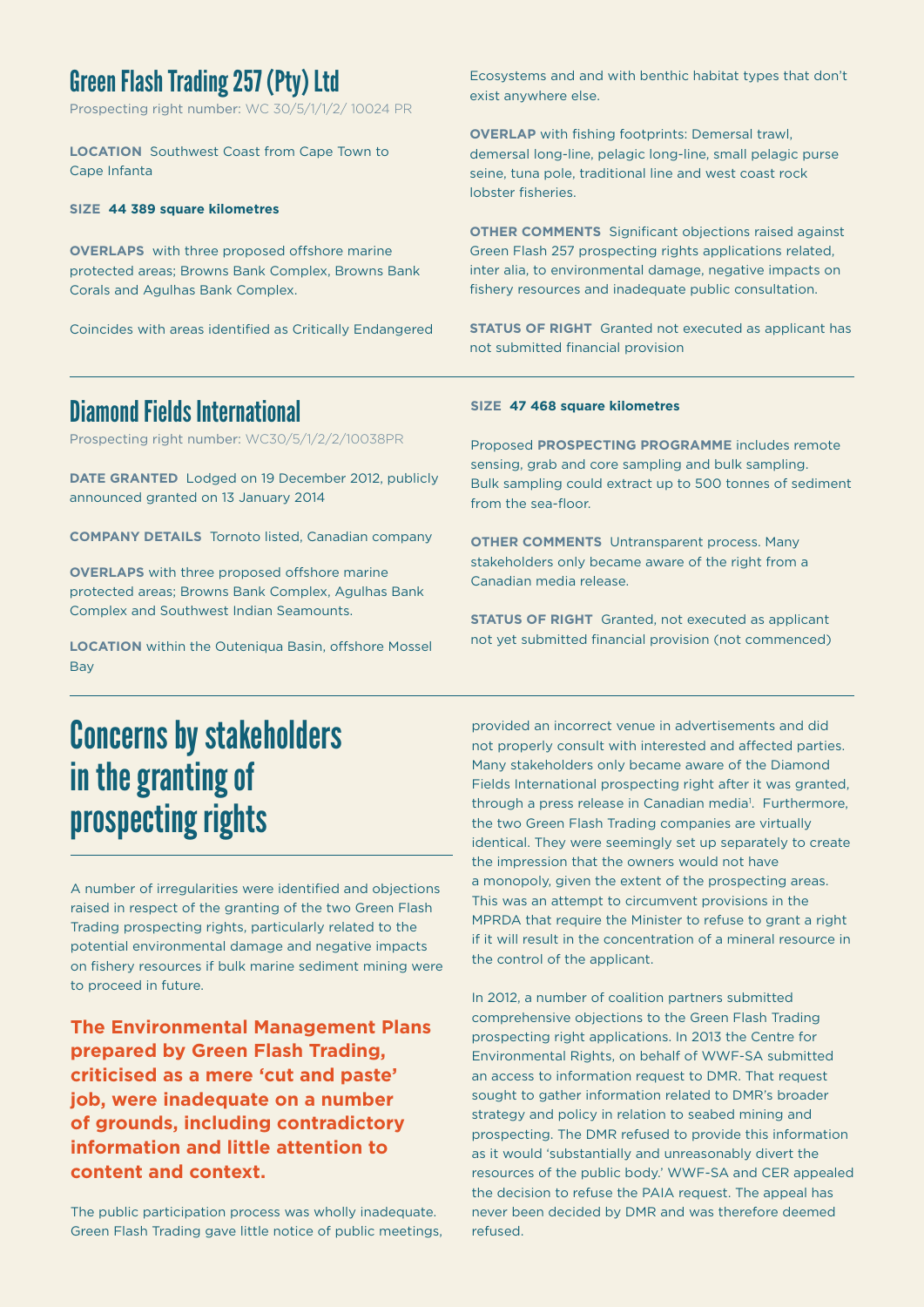# What are the environmental impacts of marine phosphate mining in South Africa?

Prior to the Green Flash Trading prospecting rights being granted, WWF-SA commissioned a report on potential impacts of marine sediment mining in the west and south coasts of the Western Cape<sup>2</sup>. The report found that bulk marine sediment in the Green Flash Trading prospecting areas would have severe and potentially irreversible impacts on seabed habitats. The destruction and permanent alteration of marine habitats would be inevitable in light of the type of mining proposed.

#### **The list of potential impacts outlined include:**



Direct destruction of seabed ecosystems which are the building blocks of marine ecosystems



Direct destruction of spawning, breeding and feeding habitats for fish species, many of which are commercially important

Burial and smothering of marine organisms both in the mining block and surrounding areas



The release of hazardous substances such as radioactive materials, methane, hydrogen sulphide and heavy metals locked in the seabed



Reduced light penetration and hence photosynthesis of marine flora



Habitat destruction and resultant ecosystem changes in mined areas could be permanent, as recovery to pre-disturbed states would occur only on geological time scales.

**The report found that marine phosphate mining could cause significant and irreversible impacts to biodiversity, ecosystem functioning and fishery resources.**

# How will this impact on existing ocean economy activities?

*If bulk mining of the sea floor is to be considered, the financial gains and job creation for local communities need to be weighed up against the economic, social and ethical implications of permanent alteration of mined habitats, loss of biodiversity, and potential ecological knock-on effects and disturbance to fishery resources.' - Currie, J*

### What are the socio-economic contributions of fishing?

As seabed mining would have significant impacts on fish stock it would also impact on revenue, jobs and livelihood associated with the fishing industry. It is thus important that the socio-economic contributions of fishing are understood and considered in decisionmaking on seabed mining.

**Contribution of commercial fishing to Gross Domestic Product**

**0.5%**

**Contribution of commercial fishing to Gross Geographic Product in the Western Cape**

**2%**



**Contribution of commercial fishing to jobs**

**27 000 DIRECTLY**

**100 000 INDIRECTLY**

**Number of local rights holders in commercial fishing**

**2900 LOCAL RIGHTS HOLDERS3**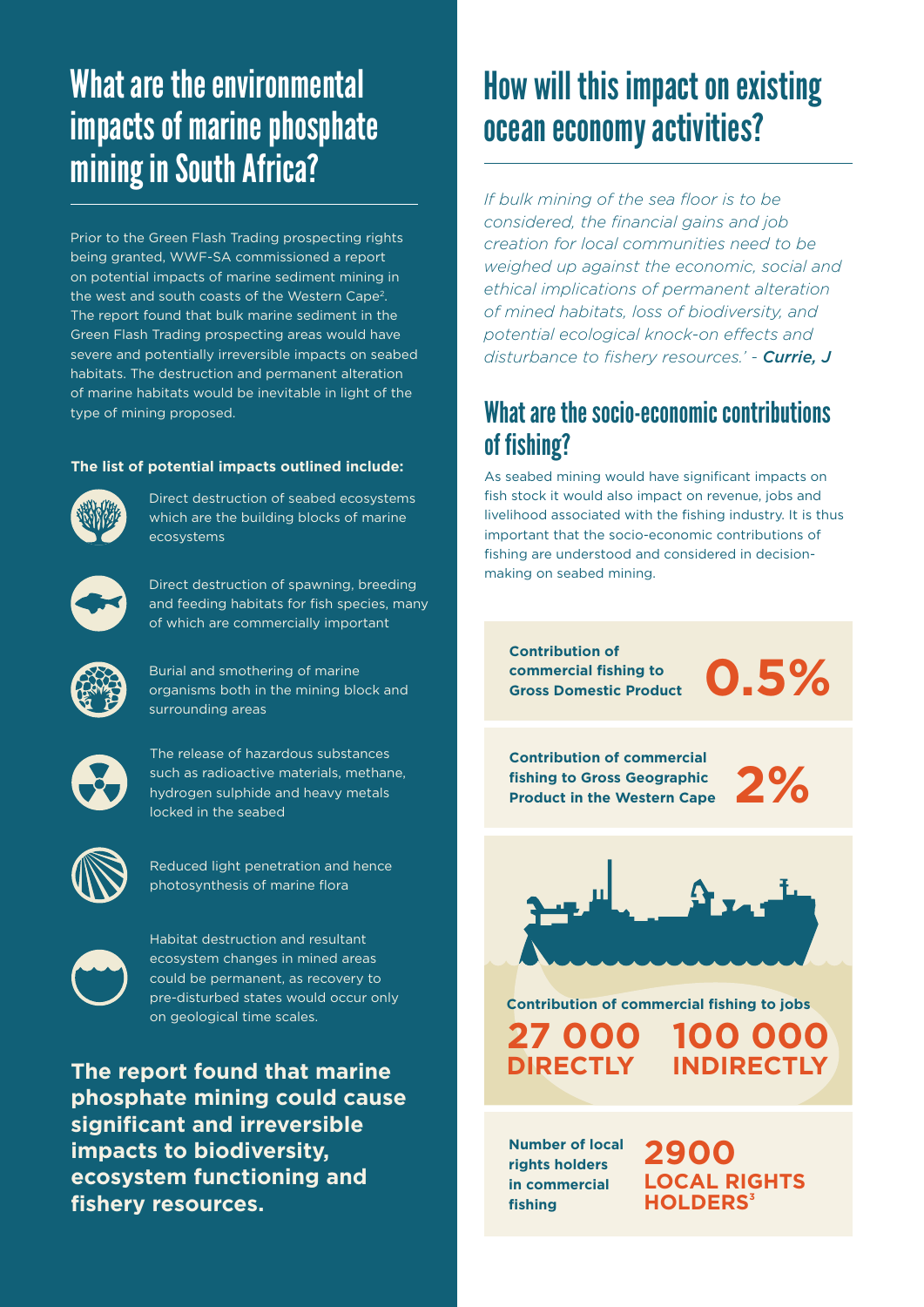A range of fisheries that coincide with the prospecting areas will be directly impacted if seabed mining were to proceed. These include the following, with an indication of their contribution to jobs and gross domestic product:

| <b>FISHERY</b>                  | <b>JOBS SUSTAINED</b> | <b>DURATION OF RIGHTS</b> | <b>GROSS ASSET VALUE</b> |
|---------------------------------|-----------------------|---------------------------|--------------------------|
| <b>DEEP-SEA TRAWL</b>           | 12 000                | 2006-2020                 | <b>R4 BILLION</b>        |
| <b>HAKE LONGLINE</b>            | 1495                  | 2006-2020                 | <b>R182 MILLION</b>      |
| <b>TUNA POLE</b>                | 2 5 1 6               | 2006-2013                 | <b>R125 MILLION</b>      |
| <b>SMALL PELAGICS</b>           | 15 133                | 2006-2020                 | <b>R1.2 BILLION</b>      |
| <b>SQUID</b>                    | 2400                  | 2006-2013                 | <b>R441 MILLION</b>      |
| <b>WEST COAST ROCK LOBSTER</b>  | 1058                  | 2006-2015                 | <b>R941 MILLION</b>      |
| <b>SOUTH COAST ROCK LOBSTER</b> | 441                   | 2005-2020                 | <b>R127 MILLION</b>      |

#### **CASE SOUTH AFRICA'S ONLY MARINE STEWARDSHIP COUNCIL (MSC) FISHERY**



Seabed mining in the Green Flash Trading areas will negatively impact on South Africa's only MSC fishery. The deep-sea trawling industry employs **12 000 people** and generates approximately **R4 billion in revenue** annually. It has operated sustainably for approximately **120 years**, creating thousands of jobs, within the area where the prospecting rights have been

granted and could continue to do so in perpetuity. The jobs and revenue generated by seabed mining would be short-term and once off, while its impact on the MSC fishery would be irreversible.

#### What about small-scale fishing?





Small scale fishers directly rely on heathy marine ecosystems for livelihood, nutrition, food security and income. Small scale fishing plays a critical role in providing employment and access to protein in coastal communities. There are approximately 44 coastal communities along the coastline of the Western Cape.

#### And tourism?

Seabed mining will likely have considerable detrimental impact on tourism, particularly coastal and marine tourism. Bulk marine sediment mining requires additional coastal developments that have associated impacts. These include desalination plants, beneficiation facilities, processing plants and vast quantities of mining waste as well as increased shipping. In relation to the Sandpiper Project, residents of Walvis Bay were 'concerned about the potential release of toxic elements in the landbased phosphate processing phase'5. Bulk marine sediment mining off the West Coast and Agulhas, would likewise negatively impact on coastal tourism in these areas.

### What are the potential socio-economic contributions of seabed mining?

Although analysis of potential jobs and economic contributions of commercial seabed mining are not readily available, some conclusions can be drawn. For example, for its proposed Sandpiper Project, NMP (Pty) Ltd undertook a feasibility study. The study indicated that the project would produce around **400 jobs during construction** and **150 full time jobs** during the projects lifetime of **35 years**6. The Sandpiper Project proposed a huge operation which would remove **5.5 million tonnes of marine sediment per year.**

**If a project of this scale provides only 150 permanent jobs, it appears that seabed mining's contribution to jobs would be marginal. It is also unlikely that these jobs would be local, in light of the specialist nature of seabed mining.**